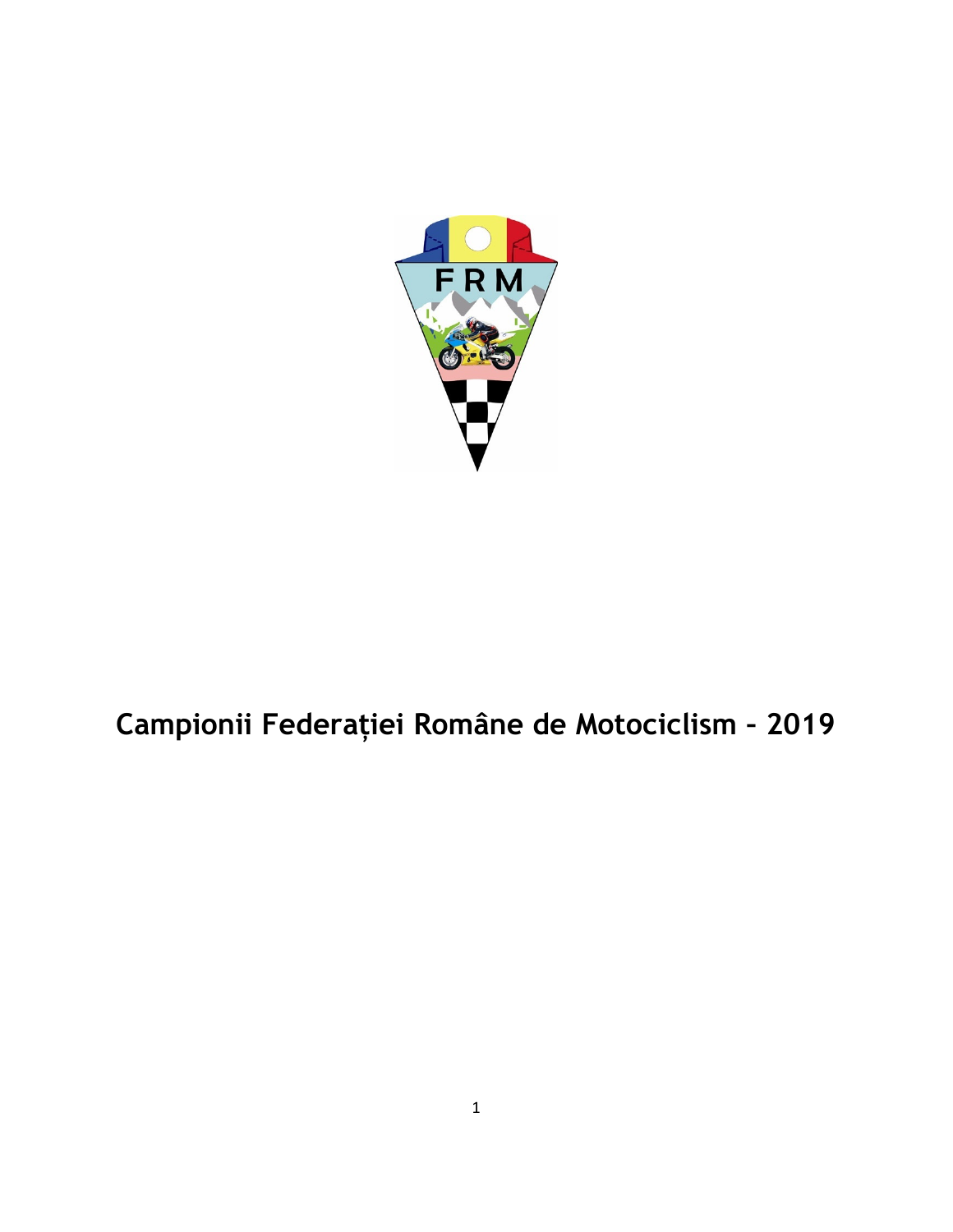Lista podiumurilor celor mai buni sportivi și a celor mai bune echipe de motoclub, în competitiile oficiale naționale 2019, pe ramuri, în ordinea III, II, I

**DISCIPLINA VITEZĂ** 

**VITEZĂ PE CIRCUIT** 

### **Clasa SUPERBIKE**

LOC III - VRĂJITORU BOGDAN - CSM BUCUREȘTI LOC II - TRIFAN CIPRIAN - ACS ODOBESTI LOC I - MUREȘAN ROBERT - CSM BUCUREȘTI - CAMPION NAȚIONAL

### **Clasa SUPERSPORT**

LOC III - BAR VLAD - LUPO RACING TIMIȘOARA LOC II - NEAGA VLAD - V.N.MOTORSPORT TIMISOARA LOC I - PASCOTĂ IONEL - PASCOTĂ IOAN ILIE TIMIȘOARA - CAMPION NAȚIONAL

### Clasa SSP300

LOC III - PASCOTĂ PATRICK - PASCOTĂ IOAN ILIE TIMIȘOARA LOC II - MĂINESCU DAN - CSM BUCURESTI LOC I - DUMITRU ROBERTINO - CSM BUCURESTI - CAMPION NATIONAL

Clasa 125 SPORT LOC III - HAVADTOI JOZSEF - CSA STEAUA BUCURESTI LOC II - SZUTOR LAZSLO MIHALY - CSA STEAUA BUCURESTI LOC I - PĂTRĂȘCOIU ALEXANDRU CRISTIAN-CSA STEAUA BUCUREȘTI-CAMPION **NATIONAL** 

Clasa MOTO3 LOC III - LUKACS HUNOR - LUPO RACING TIMISOARA LOC II - HAVADTOI JOZSEF - CSA STEAUA BUCUREȘTI

LOC I - SZASZ OLIVER - CSA STEAUA BUCUREȘTI - CAMPION NAȚIONAL

Clasa JUNIOR 1 LOC III - BABESCU DANIEL - TAIFUN RACING TIMIȘOARA LOC II - LEMMI ALESSIO MARCO- LAS VEGAS RACING TEAM ARAD LOC I - SZASZ OLIVER - CSA STEAUA BUCUREȘTI - CAMPION NAȚIONAL

Clasa 85 cc LOC III - SZUTOR LAZSLO MIHALY - CSA STEAUA BUCURESTI LOC II - KAKASI MARGIT - CSA STEAUA BUCURESTI LOC I - HAVADTOI JOZSEF - CSA STEAUA BUCUREȘTI - CAMPION NAȚIONAL

**Clasa OLDTIMER** LOC III - BELEIU ALEXANDRU - GHIRODA SI GIARMATA VII LOC II - RUSU OVIDIU ADRIAN - LUPO RACING TIMISOARA LOC I - SĂRAC CRISTIAN - ARICI SUPERMOTO ARAD - CAMPION NATIONAL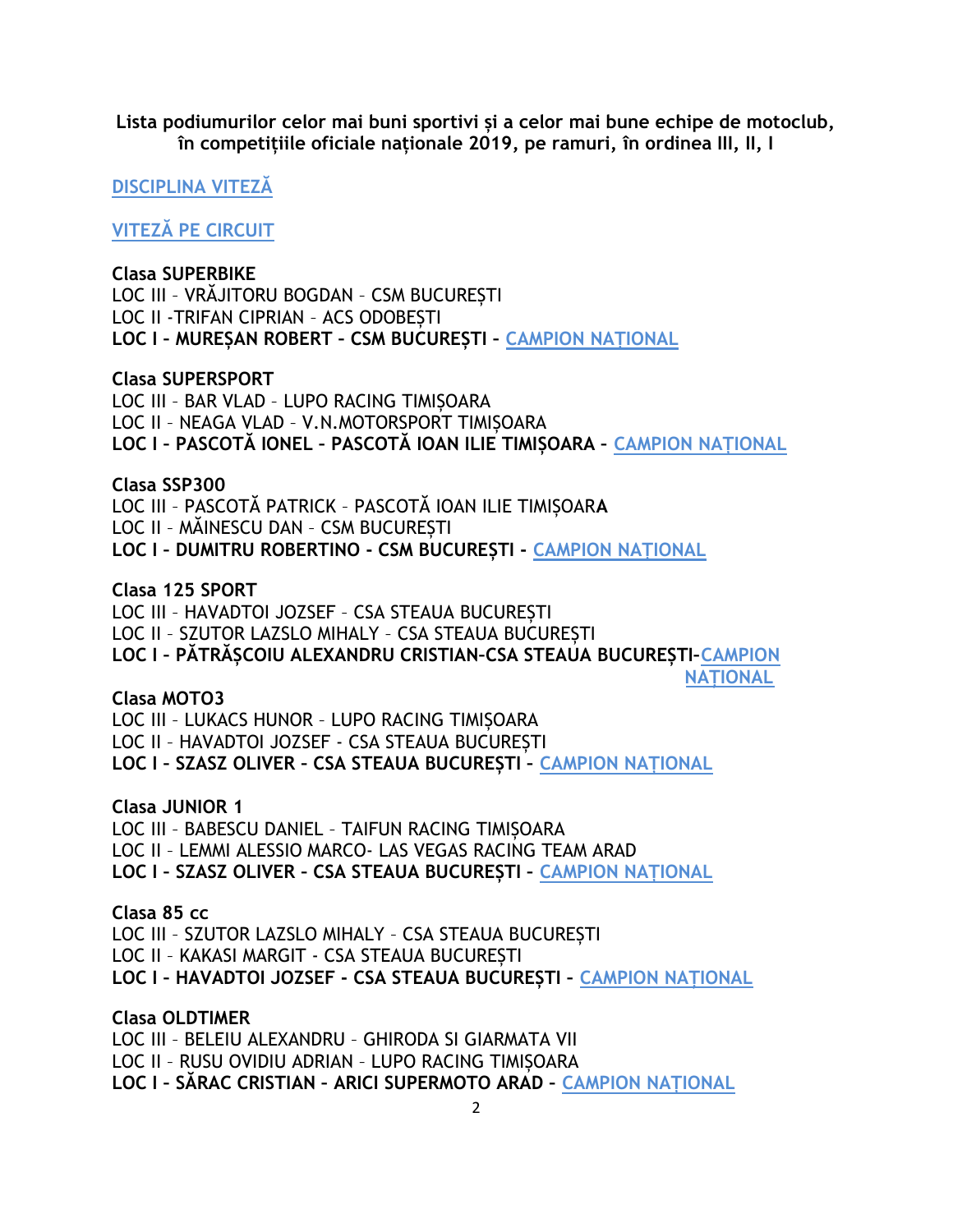### Clasa DEBUTANTI 600 (CUPĂ FRM)

LOC III – NEGRU ADRIAN– MOTORSPORT RACE MANAGEMENT BUCUREȘTI LOC II – EXERGIAN ALEXANDRU - MOTORSPORT RACE MANAGEMENT BUCUREȘTI LOC I – MOLDOVEANU DUMITRU TITI - VIK POWER ARAD

### Clasa DEBUTANTI 1000 (CUPĂ FRM)

LOC III – PĂULEȚ CLAUDIU – MOTORSPORT RACE MANAGEMENT BUCUREȘTI LOC II – ALEXANDRESCU PAUL - BUHA MOTO RACING BUCURESTI LOC I – MARIN CONSTANTIN - BUHA MOTO RACING BUCURESTI

### Clasa GOLD 600

LOC III – ALĂMOREAN SORIN - GHIRODA SI GIARMATA VII LOC II – VERSACI GIORGIO– VIP FRM - MOTORSPORT RACE MANAGEMENT BUCUREȘTI LOC I – TEODORESCU ADRIAN - MOTORSPORT RACE MANAGEMENT BUCUREȘTI CAMPION NAȚIONAL

Clasa GOLD1000 (CUPĂ FRM) LOC II – PETCU RĂZVAN - MOTORSPORT RACE MANAGEMENT BUCUREȘTI LOC I – POP SORIN ILIE – ENDURO CLUB BISTRIȚA

Clasa HOBBY 600 (CUPĂ FRM)

LOC II – KOVACS SILVIU- MOTORSPORT RACE MANAGEMENT BUCUREȘTI LOC I – STAMATE ANDREI- BUHA MOTO RACING BUCUREȘTI

Clasa HOBBY 1000 (CUPĂ FRM)

LOC III – CAȚAN GEORGE - BUHA MOTO RACING BUCUREȘTI LOC II - ȘOLDAN ADRIAN- MOTORSPORT RACE MANAGEMENT BUCUREȘTI LOC I – DUMITRACHE ALEXANDRU - MOTORSPORT RACE MANAGEMENT BUCUREȘTI

JUNIORI PE MOTODROM

Clasa JUNIOR 3 LOC III – BECZE CSILLAG VINCE– CSA STEAUA BUCUREȘTI LOC II – SZABO MARK– MOTO EXTREM LUGOJ LOC I – IOVIȚĂ MARK LUCA – MOTO EXTREM LUGOJ – CAMPION NAȚIONAL

Clasa JUNIOR 2 LOC III – BABESCU DANIEL – TAIFUN RACING TEAM LOC II – SZASZ MARTIN - CSM TÂRGU MUREȘ LOC I – SZABO-NEAMȚU ALEXANDRU LEVENTE – CSA STEAUA BUCUREȘTI – CAMPION **NATIONAL**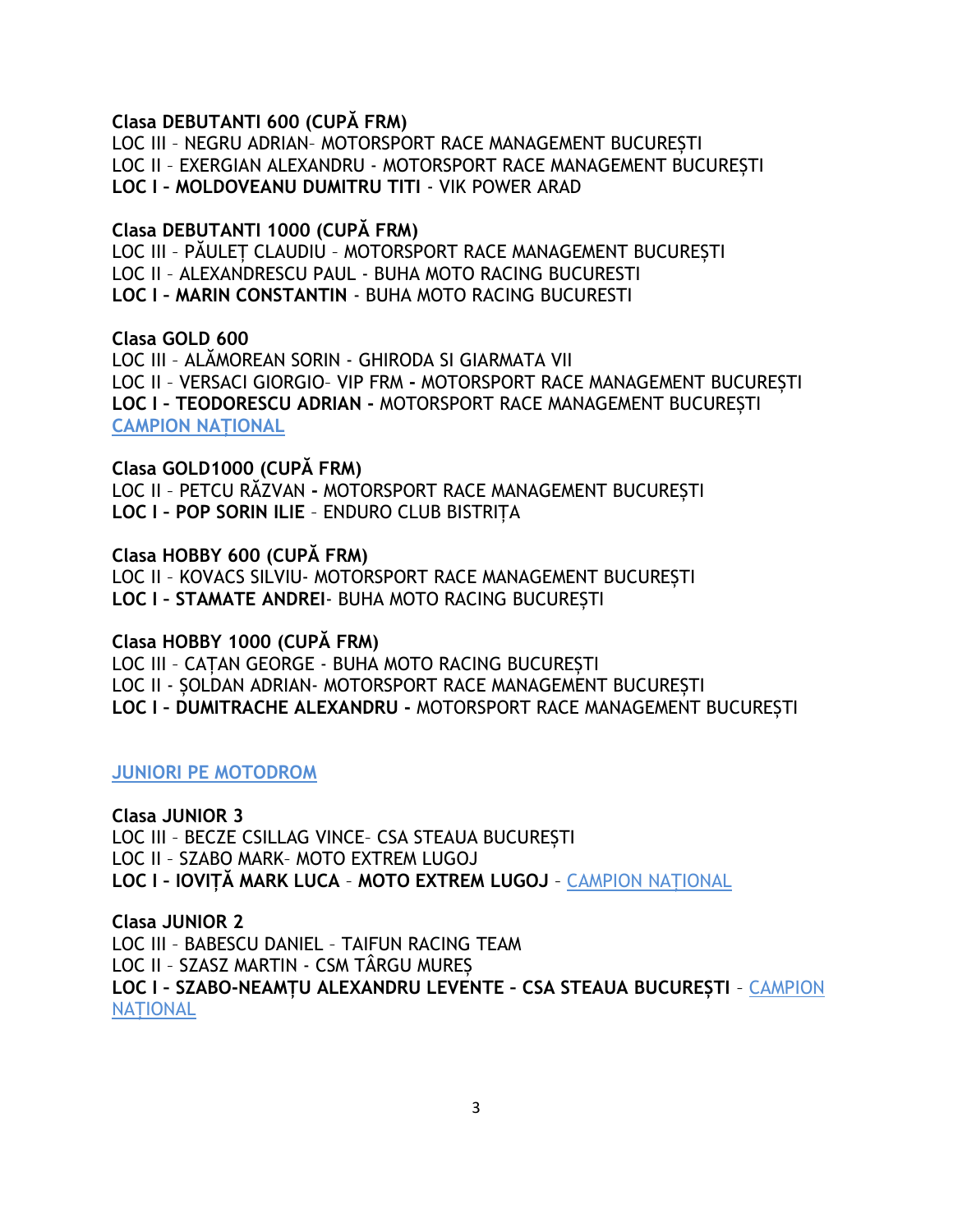### **SUPERMOTO**

### **Clasa S OPEN**

LOC III - DUMITRU ROBERTINO - CSM BUCURESTI LOC II - BRĂESCU DENIS - LUPO RACING TIMISOARA LOC I - VLAD NEAGA - V.N. MOTORSPORT TIMIȘOARA - CAMPION NAȚIONAL

### **Clasa SUPERMOTO VETERANI**

LOC III - LELLI ANDREA - MOTO EXTREM LUGOJ LOC II - POPOVICIU LUCIAN - LUPO RACING TIMISOARA LOC I - FANTINUOLI MARIO- LUPO RACING TIMIȘOARA - CAMPION NATIONAL

### Clasa SM 65

LOC III - SZABO-NEAMTU ALEXANDRU LEVENTE - CSA STEAUA BUCUREȘTI LOC II - SZABO MARK - MOTO EXTREM LUGOJ LOC I - IOVITĂ MARK LUCA - MOTO EXTREM LUGOJ - CAMPION NATIONAL

### Clasa SM 85

LOC III - SZASZ MARTIN - CSM TÂRGU MUREȘ LOC II - PASCOTĂ PATRICK - PASCOTĂ IOAN ILIE TIMISOARA LOC I - BABESCU DANIEL - TAIFUN RACING TIMIȘOARA - CAMPION NAȚIONAL

### Clasa AMATORI (CUPĂ FRM)

LOC III - TANASĂ MARIAN - ARICI SUPERMOTO ARAD LOC II - TANASĂ LUCIAN - ARICI SUPERMOTO ARAD LOC I - GERGELY ATTILO - ARICI SUPERMOTO ARAD

**CUPA REGIONALĂ DE SUPERMOTO - REGIUNEA VEST** 

### **Clasa S OPEN**

LOC III - DOANĂ PETRISOR LAURENTIU - LUPO RACING TIMISOARA LOC II - FILIMON ANDREI - MOTORSPORT RACE MANAGEMENT BUCUREȘTI LOC I - BRĂESCU DENIS - LUPO RACING TIMIȘOARA

**Clasa VETERANI** LOC III - LELLI ANDREA - MOTO EXTREM LUGOJ LOC II - POPOVICIU LUCIAN - LUPO RACING TIMIȘOARA LOC I - FANTINUOLI MARIO - LUPO RACING TIMIȘOARA

Clasa SM 85 LOC I - BABESCU DANIEL - TAIFUN RACING TIMIȘOARA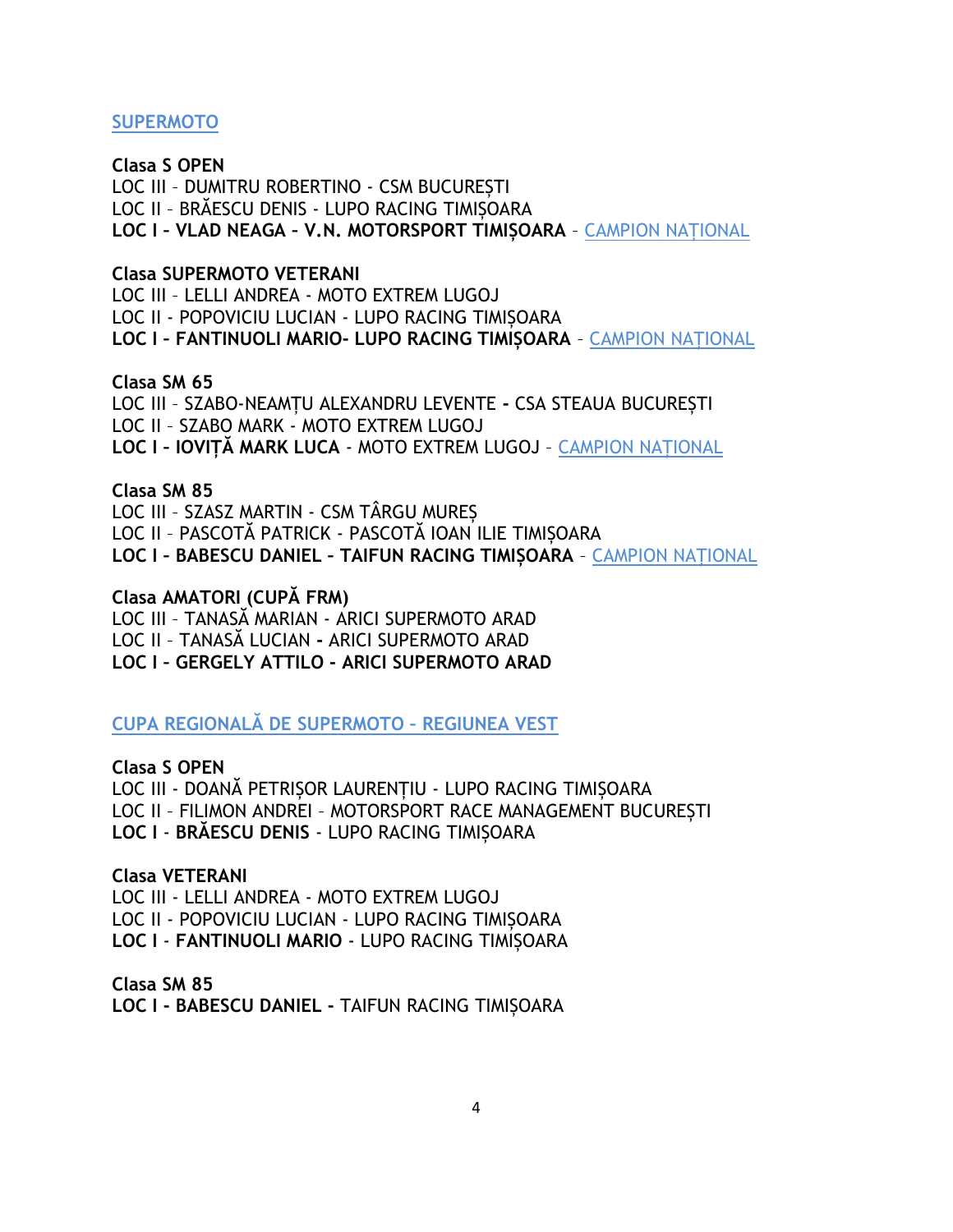### Clasa AMATORI

LOC III - TANASĂ MARIAN - ARICI SUPERMOTO ARAD LOC II - TANASĂ LUCIAN- ARICI SUPERMOTO ARAD LOC I - GERGELY ATTILO - ARICI SUPERMOTO ARAD

### Clasa SM 65

LOC III - IOVIȚĂ DEAN VICTOR - MOTO EXTREM LUGOJ LOC II - SZABO MARK - MOTO EXTREM LUGOJ LOC I - IOVIȚĂ MARK LUCA - MOTO EXTREM LUGOJ

### Clasa SM 50

LOC III - IOVIȚĂ DEAN VICTOR - MOTO EXTREM LUGOJ LOC II - SZABO MARK - MOTO EXTREM LUGOJ LOC I - IOVIȚĂ MARK LUCA - MOTO EXTREM LUGOJ

### CUPA DRAG RACING

# Clasa M 3 LOC III – TANESCU MIHAI - MOTORSPORT RACE MANAGEMENT BUCUREȘTI

LOC II – NOVAC SILVIU - MOTORSPORT RACE MANAGEMENT BUCUREȘTI LOC I – KOMLODI GYULA – M.A.M.S. (Federatia Maghiara de Motociclism)

### Clasa M 4

LOC III – IONIȚĂ GEORGE - MOTORSPORT RACE MANAGEMENT BUCUREȘTI LOC II – BUZOEANU ALEXANDRU - MOTORSPORT RACE MANAGEMENT BUCUREȘTI LOC I – NOVAC SILVIU - MOTORSPORT RACE MANAGEMENT BUCUREȘTI

CUPA ROMÂNIEI LA VITEZĂ – CSA STEAUA BUCUREȘTI (410 PUNCTE)

### DISCIPLINA DIRT-TRACK

### Clasa SENIOR

LOC III – COMĂNESCU GABRIEL – CSM BRĂILA LOC II – POPA ANDREI – CSTA BUCUREȘTI-GICĂ VOICULESCU LOC I –GHEORGHE ADRIAN–CSTA BUCUREȘTI-GICĂ VOICULESCU– CAMPION NAȚIONAL

CUPA ROMÂNIEI LA DIRT-TRACK – CSTA BUCUREȘTI (92 PUNCTE)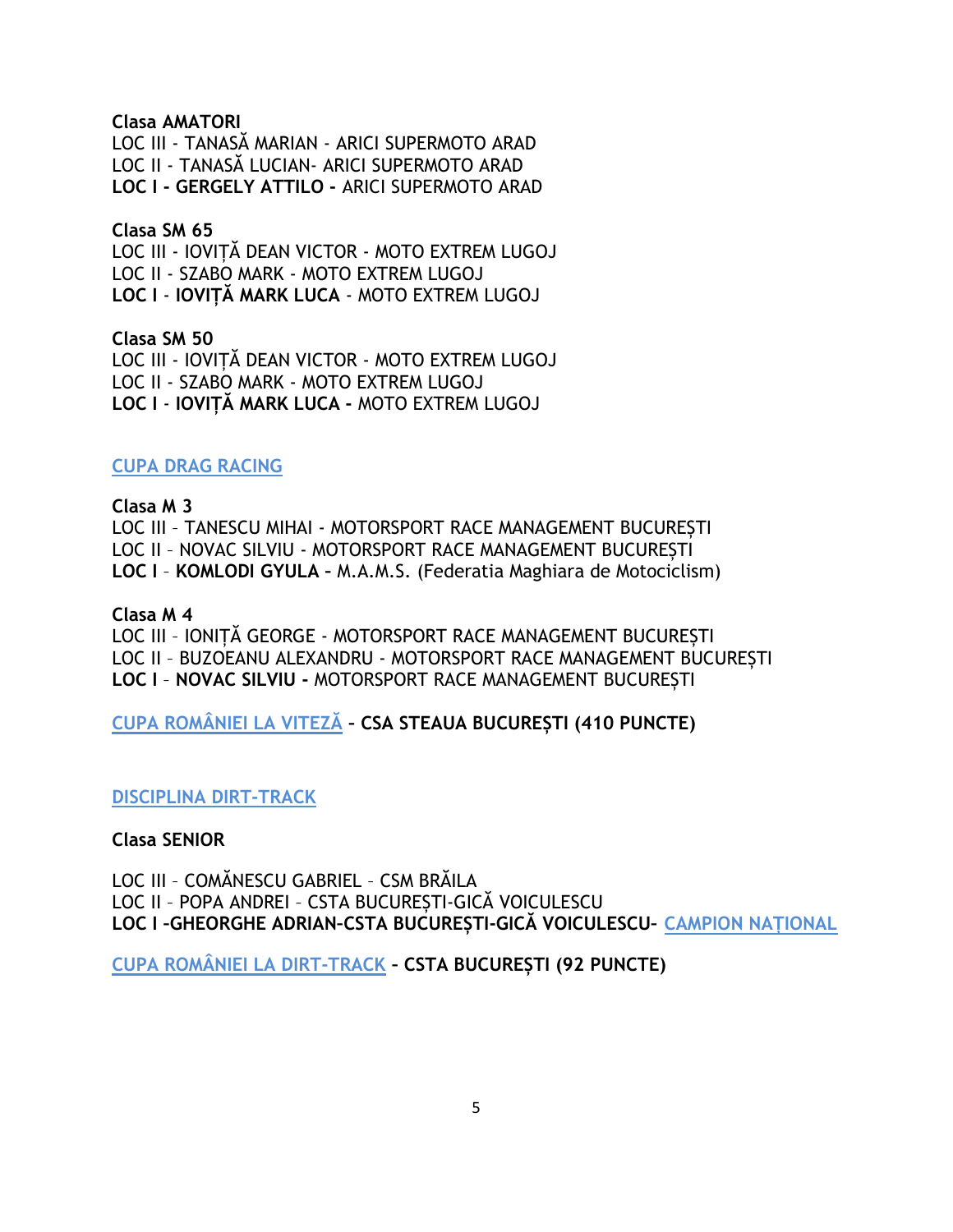### **DISCIPLINA TOT-TEREN**

### **HARD-ENDURO**

### Clasa A

LOC III - VARGA ZSOLT - GO RACING BUCURESTI LOC II - JOZSA NORBERT LEVENTE- MASTER BIKE CLUJ LOC I - KOVACS ERVIN ZSOLT - MASTER BIKE CLUJ - CAMPION NATIONAL

### **Clasa VETERANI**

LOC III - NOGHI MIHĂITĂ SORIN - ENDURO CLUB BISTRITA LOC II - NICOLAE DANIEL - JITSU ZĂRNESTI LOC I - STROISTEANU VARTOLOMEI - MASTER BIKE CLUJ - CAMPION NATIONAL

### Clasa B (CUPĂ FRM)

LOC III - SIKLODI ZALAN - ENDURO CLUB BISTRITA LOC II - FURTUNĂ CIPRIAN CODRUT - GO RACING BUCURESTI LOC I - COSTIN VIOREL RADU - MASTER BIKE CLUJ

### Clasa C (CUPĂ FRM)

LOC III - SÎNGEORZAN SILVIU - ENDURO CLUB BISTRITA LOC II - LUKACS ZSOLT - ORT RACING OJDULA LOC I - SEICA FLAVIU SEBASTIAN - MASTER BIKE CLUJ

CAMPIONAT REGIONAL DE HARD-ENDURO - REGIUNEA VEST

Clasa PRO (CUPĂ REGIONALĂ FRM)

LOC III - MAN NICOLAE DANIEL - EXTREM MOTORS ORĂȘTIE LOC II - PĂTRĂU RAUL - EXTREM MOTORS ORĂSTIE LOC I - SZAKACS ROBERT - MASTER BIKE CLUJ Clasa VETERANI (CUPĂ REGIONALĂ FRM)

LOC III - GIURGI TIMOTEI - MASTER BIKE CLUJ LOC II - SAMOILĂ GELU VASILE - EXTREM MOTORS ORĂȘTIE LOC I - STROISTEANU VARTOLOMEI - MASTER BIKE CLUJ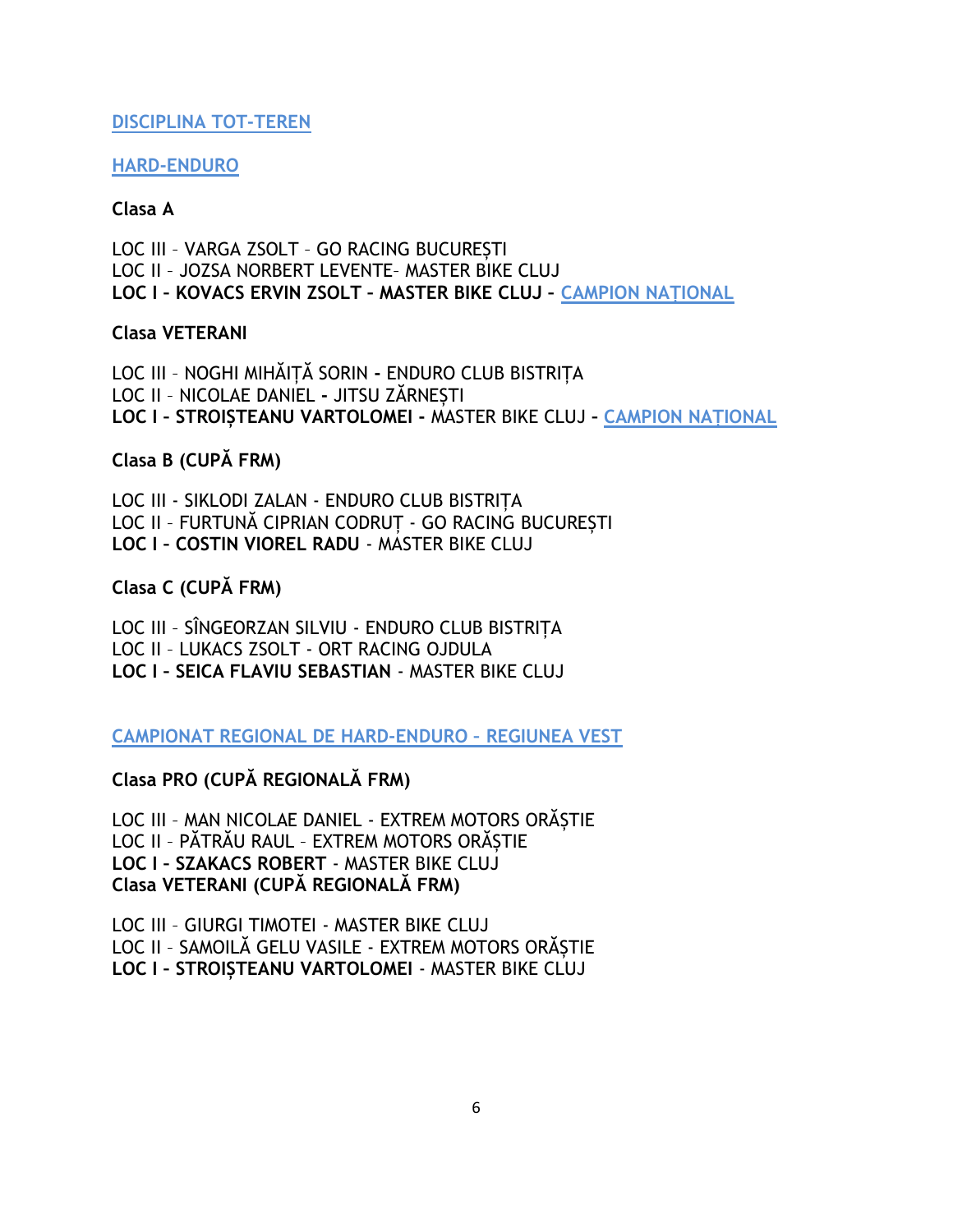# Clasa EXPERT (CUPĂ REGIONALĂ FRM)

LOC III - GERGELY ISTVAN LORAND - MASTER BIKE CLUJ LOC II - PREDA DARCO - MASTER BIKE CLUJ LOC I - LĂSCOIU DENIS - EXTREM MOTORS ORĂSTIE

# Clasa HOBBY (CUPĂ REGIONALĂ FRM)

LOC III - ALIONESCU ALEXANDRU - EXTREM MOTORS ORĂSTIE LOC II - SEICA FLAVIU SEBASTIAN - MASTER BIKE CLUJ LOC I - MOGA ALEXANDRU ADRIAN - EXTREM MOTORS ORĂSTIE

CAMPIONAT REGIONAL DE HARD-ENDURO - REGIUNEA NORD

# Clasa PRO (CUPĂ REGIONALĂ FRM)

LOC III - BARBOS GAVRIL DARIUS - HARD ENDURO MARAMUREȘ LOC II - BOLOGA ANDREI - DIRT BIKE RIDERS BAIA MARE LOC I - ROGOJAN EMANUEL - MASTER BIKE CLUJ

# Clasa VETERANI (CUPĂ REGIONALĂ FRM)

LOC III - VASALIUT IONEL - MASTER BIKE CLUJ LOC II - NOGHI MIHĂIȚĂ SORIN - ENDURO CLUB BISTRIȚA LOC I - CĂRABA FLORIN MARIUS - MASTER BIKE CLUJ

Clasa EXPERT (CUPĂ REGIONALĂ FRM)

LOC III - BENTE LADISLAU - TRANSBULDEX RACING VALEA LUI MIHAI LOC II - LAZĂR FLORINEL GHEORGHE - DIRT BIKE RIDERS BAIA MARE LOC I - POPOVIC NORBERT- DIRT BIKE RIDERS BAIA MARE

# Clasa HOBBY (CUPĂ REGIONALĂ FRM)

LOC III - PENTILESCU STEFAN - MASTER BIKE CLUJ LOC II - COSTEA BOGDAN FLORIN - MASTER BIKE CLUJ LOC I - RUSCOVAN IOAN MIHAI - DIRT BIKE RIDERS BAIA MARE **ENDUROCROSS** 

### Clasa A

LOC III - VARGA ZSOLT- GO RACING BUCURESTI LOC II - AVRAM FLORIN MARIUS - LION RACING TEAM SEBIS LOC I - BOȚOACĂ ANDREI NICUȘOR - CSU ȘTIINȚA BUCUREȘTI - CAMPION NAȚIONAL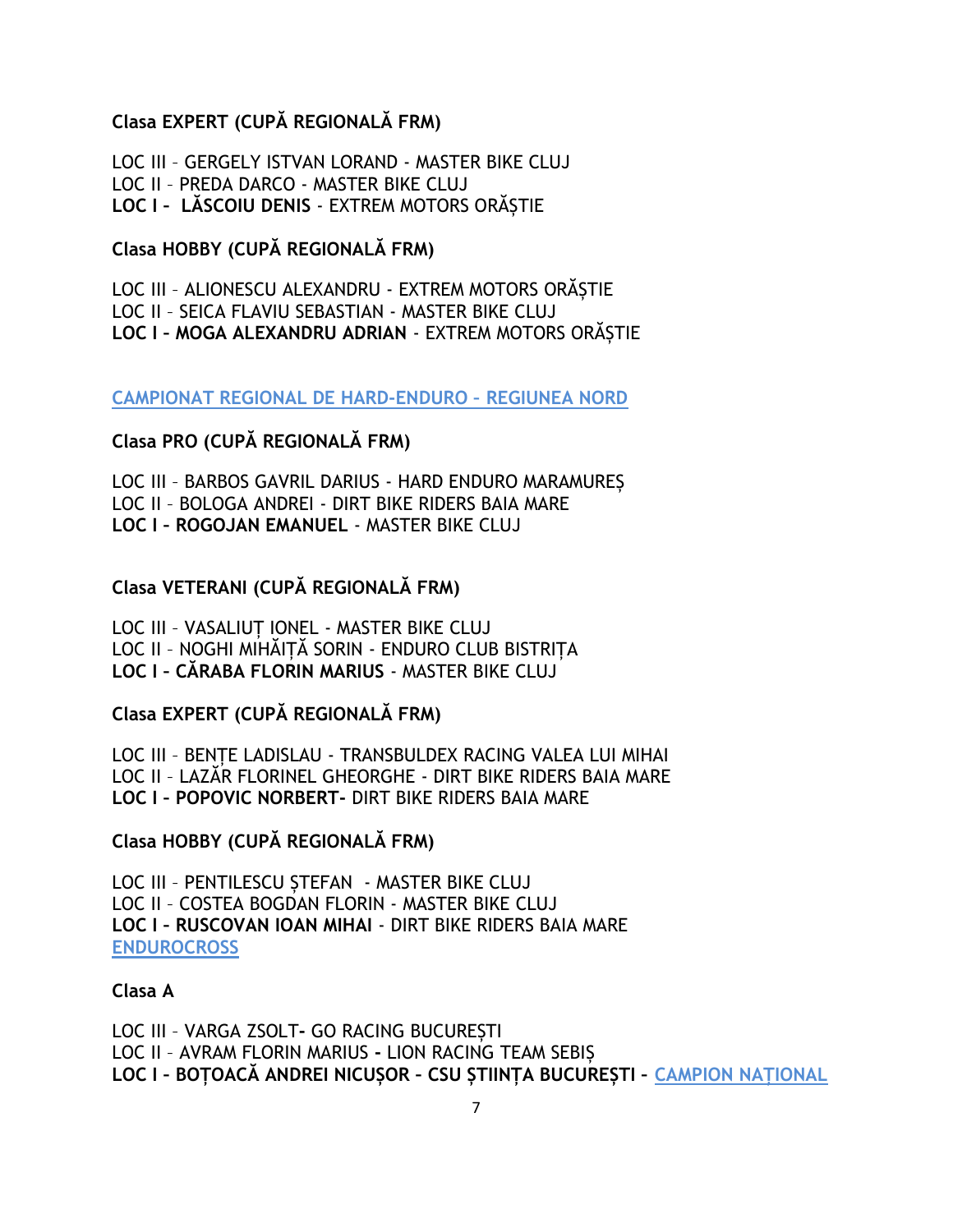### **Clasa VETERANI**

LOC III - ROTH CONSTANTIN - SIBIU RACING TEAM LOC II - CĂRABA FLORIN MARIUS - MASTER BIKE CLUJ LOC I - GAGYI PETER ZSOLT - MASTER BIKE CLUJ- CAMPION NATIONAL

### **Clasa ATV PRO**

LOC III - BERCEA SAVU ALIN - ATH RACING FLORESTI LOC II - SZEJKE VILMOS ZSOLT - LION RACING TEAM SEBIS LOC I - LUNGU RADU MIHAI - ATH RACING FLOREȘTI - CAMPION NAȚIONAL

### **Clasa QUAD PRO**

LOC III - BURJAN ZOLTAN ANTON - HAITA DEVA LOC II - LORINCZ CSABA - DITRIDERS DITRĂU LOC I - BODEA SEBASTIAN - QUAD CLUB TIMIȘOARA - CAMPION NAȚIONAL

### Clasa B (CUPĂ FRM)

LOC III - PENU SERBAN - JITSU ZĂRNESTI LOC II - DRĂGOI ALIN ALBERT - CSM FLACĂRA MORENI LOC I - ILYES ZAKORD SZILVESZTER - MASTER BIKE CLUJ

### Clasa C (CUPĂ FRM)

LOC III - NOVANC FLORIN NICU - LION RACING TEAM SEBIS LOC II - LUKACS ZSOLT - ORT RACING OJDULA LOC I - SEICA FLAVIU SEBASTIAN - MASTER BIKE CLUJ

### Clasa QUAD HOBBY (CUPĂ FRM)

LOC III - COSMA ALIN - HAITA DEVA LOC II - CRETAN EMIL LAURENTIU - QUAD CLUB TIMISOARA LOC I - IACOB DENIS- LION RACING TEAM SEBIS

## Clasa ATV HOBBY (CUPĂ FRM)

LOC III - OKROSI ISTVAN - PERSISTENT ENDURO CETARIU LOC II - LASZLO ELOD EMIL - DITRIDERS DITRĂU LOC I - BORAN ALEXANDRU BOGDAN - MOTO EXTREM LUGOJ

RALLY-RAID - PREMIU SPECIAL IONUT FLOREA (ADVENTURE RIDE BUCURESTI)

CUPA ROMÂNIEI LA TOT-TEREN - MASTER BIKE CLUJ (2172 PUNCTE)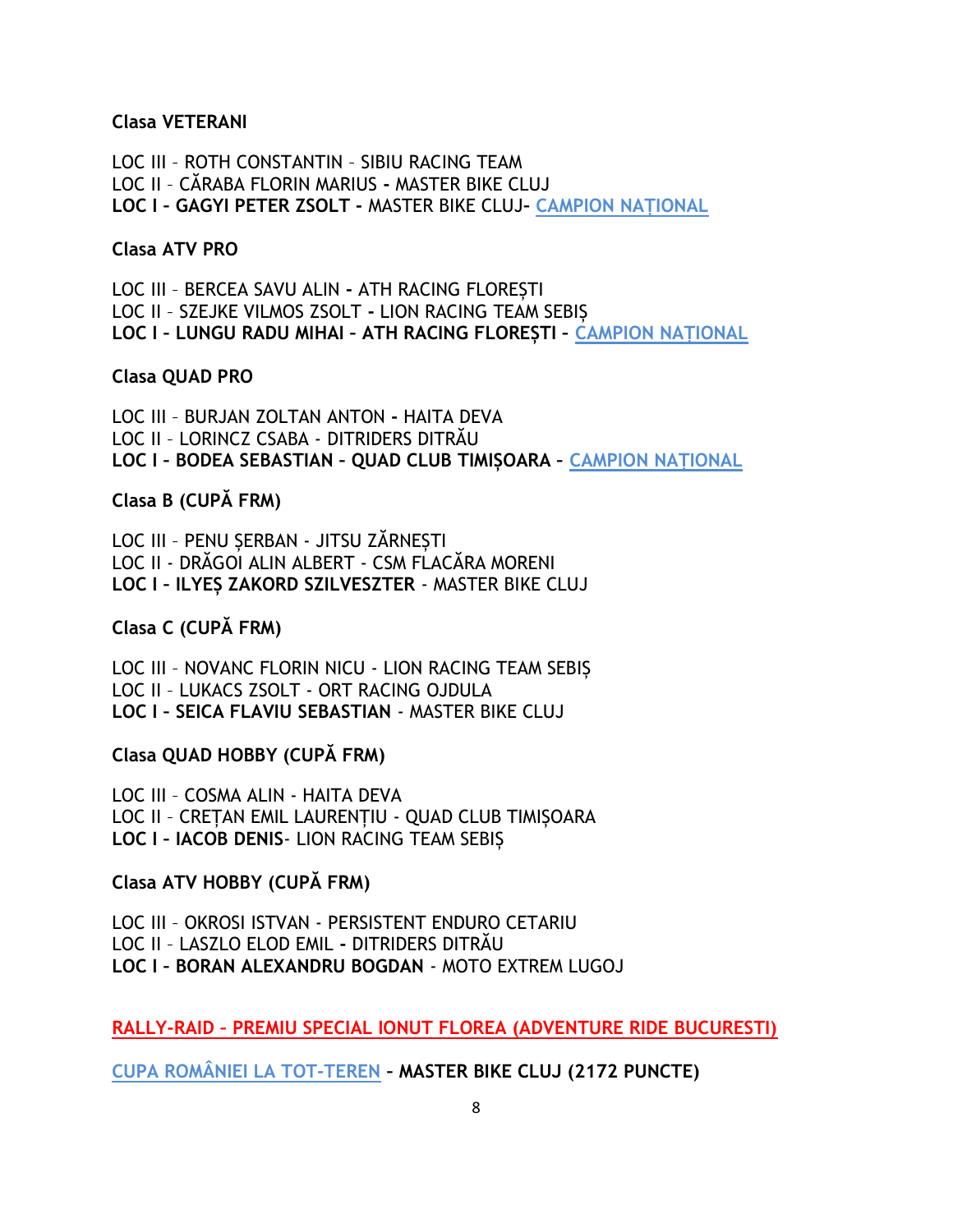### **DISCIPLINA MOTOCROS**

### Clasa MX1

LOC III - BOTOACĂ ANDREI NICUSOR - CSU STIINTA BUCURESTI LOC II - FILIP ANDREI - JITSU ZĂRNEȘTI LOC I - CĂBĂL GEORGE - CSM TÂRGU MURES - CAMPION NATIONAL

### Clasa MX2

LOC III - IOSIF PETRU - TOP CROSS TCS OTOPENI LOC II - BALAZS ISTVAN - CSM TÂRGU MURES LOC I - TOMPA ROBERT KRISZTIAN - SUGAS SFÂNTU GHEORGHE - CAMPION NATIONAL

### Clasa MX2 JUNIOR

LOC III - VOICULESCU DAN GUNTER - TOP CROSS TCS OTOPENI LOC II - HĂBEANU DENNIS ȘTEFAN - CSM FLACĂRA MORENI LOC I - EROSS KOPPANY - CSA STEAUA BUCUREȘTI - CAMPION NATIONAL

### **Clasa FETE**

LOC III - BĂNCILĂ STEFANIA- TOP CROSS TCS OTOPENI LOC II - COJANU AIDA IOANA - TOP CROSS TCS OTOPENI LOC I - STAN IASMINA CSM BUCUREȘTI - CAMPION NAȚIONAL

### Clasa 85 cc

LOC III - DINE MIHAI ROMAN - TOP CROSS TCS OTOPENI LOC II - ÖRDOG ZOLTAN - TOP CROSS TCS OTOPENI LOC I - POPOVICI MARIUS ACHIM - TOP CROSS TCS OTOPENI - CAMPION NATIONAL

### Clasa 65 cc

LOC III - STEFĂNESCU LUCA - TOP CROSS TCS OTOPENI LOC II - JIGMOND LIVIU JR - MOTO EXTREM LUGOJ LOC I - CHIUJDEA IOAN - TOP CROSS TCS OTOPENI - CAMPION NATIONAL

### Clasa 50 JUNIOR 3

LOC III - BALINTONI ANDREAS CONSTANTIN - MOTO EXTREM LUGOJ LOC II - SENCHEA DAVID ANDREI - JITSU ZĂRNESTI LOC I - SUIAGA SVEN - TOP CROSS TCS OTOPENI - CAMPION NATIONAL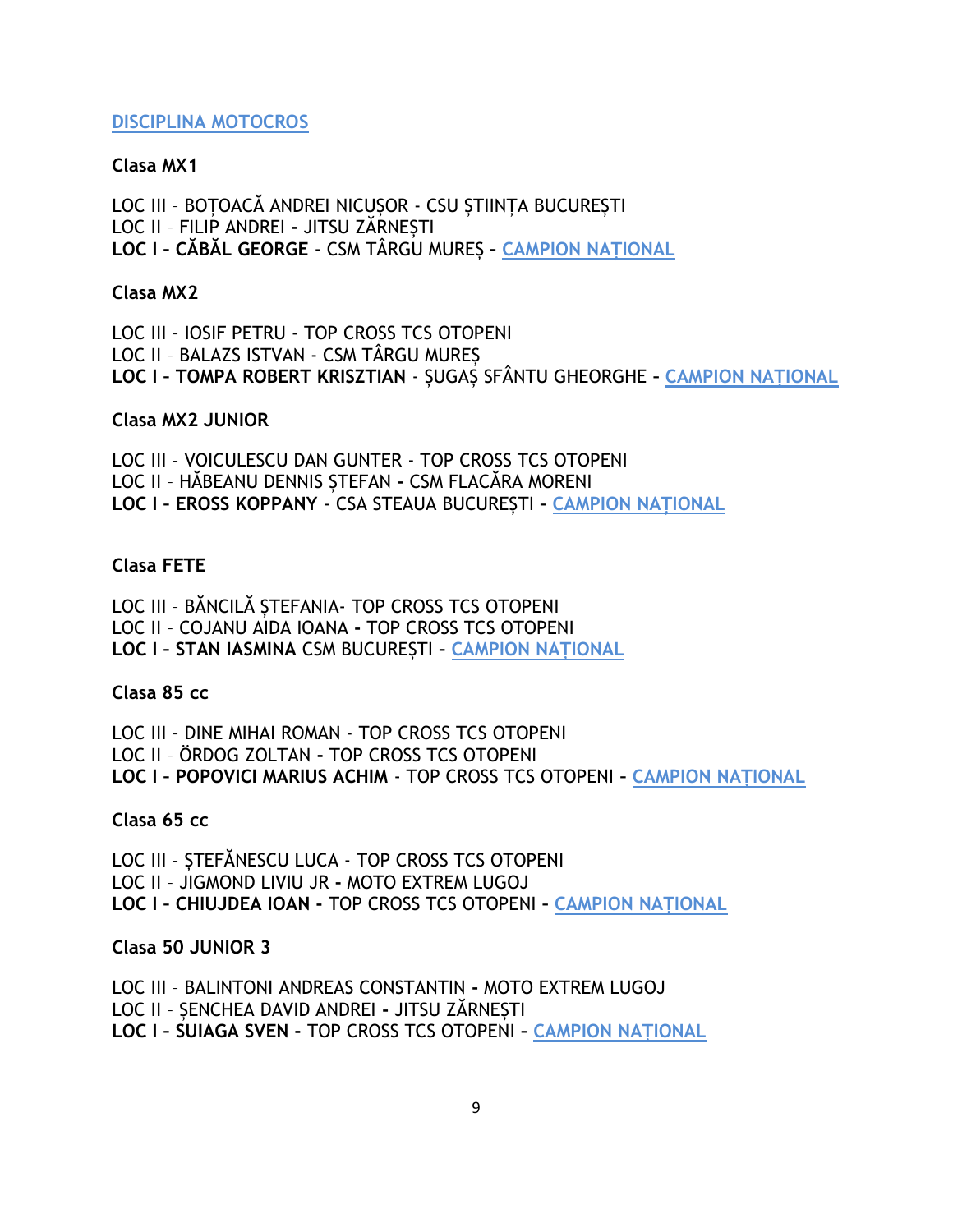### Clasa 50 JUNIOR 2

LOC III - DUMITRU SAMI ALEXANDRU - TOP CROSS TCS OTOPENI LOC II - IOVITĂ MARK LUCA - MOTO EXTREM LUGOJ LOC I - SZOKE EROSS MARK - MOTO EXTREM LUGOJ - CAMPION NATIONAL

### Clasa MX 300/2T

LOC III - BIRO-TOTH SZEBASZTIAN- CSM TÂRGU MURES LOC II - POP CLAUDIU DENIS - CSM TÂRGU MUREȘ LOC I - STOICHESCU MIHAI - MOTO EXTREM LUGOJ - CAMPION NATIONAL

### **Clasa VETERAN 1**

LOC III - VIȘOIU MARCEL ROMEO - LIDO CÂMPINA LOC II - STRECHIOIU SEBASTIAN - LIDO CÂMPINA LOC I - COJANU IONUȚ MARIUS - CSA STEAUA BUCUREȘTI - CAMPION NAȚIONAL

### **Clasa VETERAN 2**

LOC III - POP FLORIAN - CSM TÂRGU MURES LOC II - NAGY DANIEL - CSA STEAUA BUCURESTI LOC I - STOEANOVICI MIHĂIȚĂ - SMART BRAȘOV - CAMPION NAȚIONAL

### Clasa AMATOR MX1 (CUPĂ FRM)

LOC III - PENU SERBAN - JITSU ZĂRNESTI LOC II - TĂNASE LAURENTIU MIHAIL - TOP CROSS TCS OTOPENI LOC I - SZILVESZTER MARTON - VECTRA ZĂRNEȘTI

### Clasa AMATOR MX2 (CUPĂ FRM)

LOC III - GALFI CSABA ZALAN - CSM TÂRGU MUREȘ LOC II - KINDA GEZA - TOP CROSS TCS OTOPENI LOC I - OKOS ZSOLT - CSA STEAUA BUCURESTI

CUPA ROMÂNIEI LA MOTOCROS - TOP CROSS TCS OTOPENI (3791 PUNCTE)